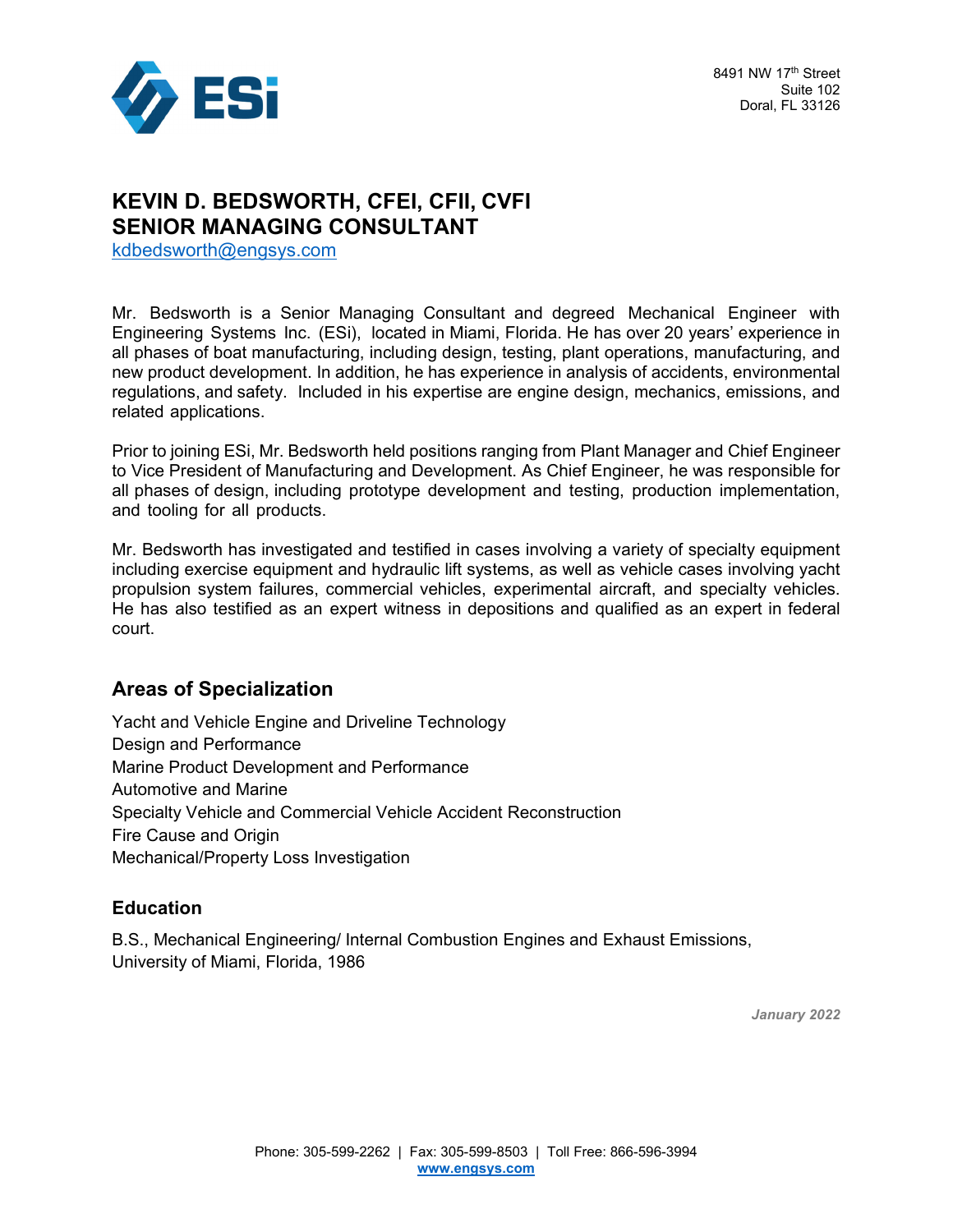

# **Professional Affiliations/Honors**

ASM International National Association of Fire Investigators (NAFI) Society of Automotive Engineers (SAE) American Boat & Yacht Council (ABYC) Member of Engine and Powertrain PTC American Society of Testing and Materials (ASTM) American Society of Mechanical Engineers (ASME) United States Power Squadron (USPS) S.P. Instructor in Boating Safety, Seamanship and Boat Handling

## **Positions Held**

**Engineering Systems Inc., Miami, Florida**  Senior Managing Consultant, 2015 – Present Senior Consultant, 2004 - 2015 Associate Staff Consultant, 2002 – 2003 **Spantel Communications, Inc., Malaga, Spain**  Chief Technology Officer, 2000 - 2002 **K.C. Breen and Associates Inc., Ft. Myers, Florida**  Affiliated Consultant, 1994 - 2001 **Hovercraft Concepts, Inc., Miami, Florida**  President, 1991 - 2000 **Scat Hovercraft, Inc., Miami, Florida**  Vice President of Manufacturing and Development, 1990 - 1991 Plant Manager, 1989 - 1990 Chief Engineer, 1986 - 1989 **Analytical Technologies, Inc., Miami, Florida**  Dynamometer Technician, 1981 – 1985 **Automotive Repair Facilities, Tidewater, Virginia**  Service Department/Body Shop Manager, 1979 - 1980 Shop Foreman, 1977 - 1979 Certified Line Technician, 1978 - 1979 Line Technician, 1974 - 1978 Tire Changer, 1973 - 1974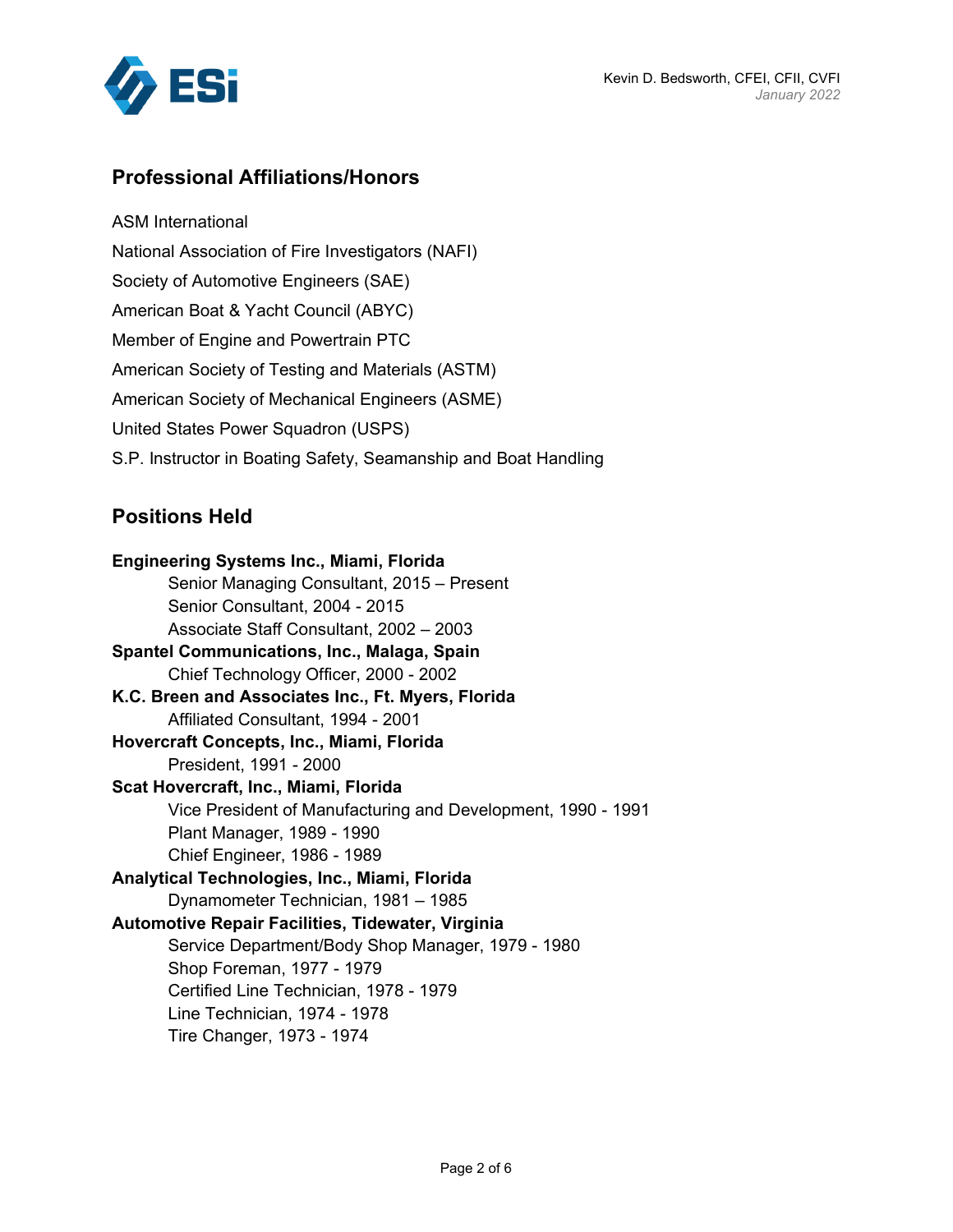

# **Selected Project Experience**

Accidents involving cranes, man lifts, bucket lifts, forklifts and elevators Vehicle accidents including commercial vehicles and vehicle roll-over Fire investigations including cars, boats, yachts, commercial vehicles, and industrial equipment Accidents involving power implements, construction and exercise equipment Failures of electromechanical systems and hydraulic systems for lifting and material handling Boat building standard of care Standard of care in vehicle and boat/yacht repairs including gas and diesel engines and drive train components Workplace injuries from mechanical equipment Losses involving special purpose vehicles and PTO (Power Take Off) driven equipment Boat design including engine and other component selection and installation Cause of boat accidents including operator responsibilities Failure of ultra-light and experimental aircraft engines

## **Continued Education**

Accessing & Interpreting Heavy Vehicle Event Recorders, Society of Automotive Engineers, May 2015 Operation & Maintenance of Heavy Air Brake Systems Bendix Corp. April 2015 Crash Data Retrieval Data Analyst November 2013 Certified Fire & Explosion Investigator, Certified Fire & Explosion Instructor, National Association of Fire Investigators, March 2013 Master Technician Certification, American Boat and Yacht Council July 2012 Marine Electrical Certification, American Boat and Yacht Council July 2012 BOSCH CSI, Crash Data Retrieval Specialist (CDR) Technician Level 1& Level 2 May 2012 Diesel Engine Certification, American Boat and Yacht Council March 2012 Standards Certification, American Boat and Yacht Council March 2012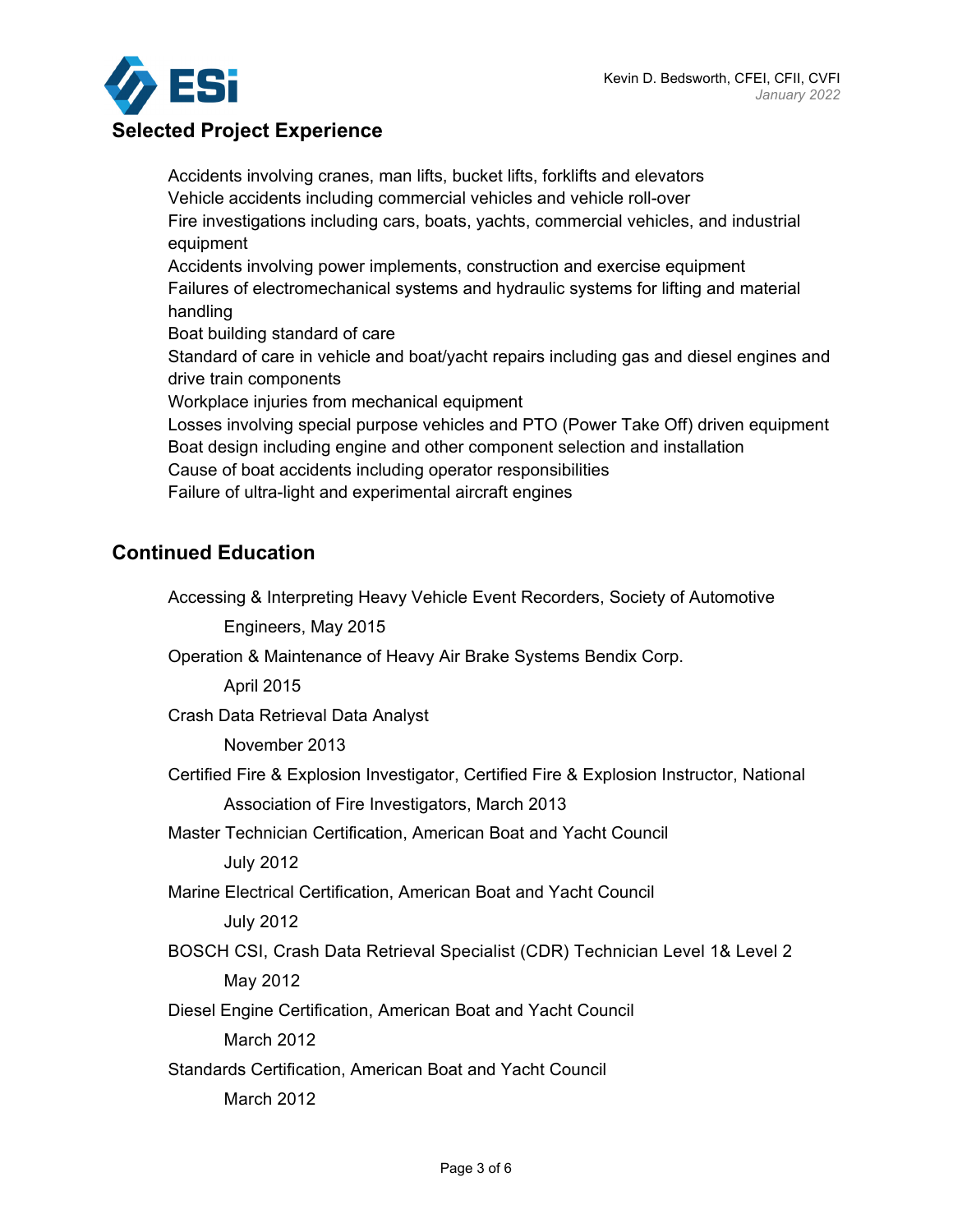

- Occupant and Vehicle Kinematics in Rollovers, Society of Automotive Engineers January 2009
- Advanced Commercial Motor Vehicle Crash Investigation, Institute of Police Technology and Management, December 2008

Investigation of Commercial Vehicle Accidents

Ft. Myers, Florida - September 2007

- Marine Electrical Certification, American Boat and Yacht Council January 2007
- Vehicle Accident Reconstruction Methods, Society of Automotive Engineers October 2006

Inspection and Investigation of Commercial Vehicle Crashes, Institute of Police Technology and Management, University of North Florida, June 2006

- Product Liability for Yacht Designers and Engineers, New Product Development and Composite Construction, The Marine Surveyor as Expert Witness, The Three Cable Boat Investigating Fire Damaged Boats, International Boatbuilders' Conference, October 2005
- Propeller Injury Avoidance Task Force, United States Coast Guard Office of Boating, Safety, February and October 2005
- United States Coast Guard Carbon Monoxide Seminar, United States Coast Guard February and October 2005
- Special Problems in Traffic Accident Reconstruction, Institute of Police Technology and Management, 2005
- Marine Survey, Working with Insurance Claims Departments, Understanding Fiberglass Failure, Composites-Engineering Basics, International Boatbuilder's Conference, October 2004
- Propeller Injury Avoidance Task Force, United States Coast Guard Office of Boating Safety, February and October 2004
- United States Coast Guard Carbon Monoxide Seminar, United States Coast Guard February and October 2004
- Traffic Crash Reconstruction, Institute for Police Technology and Management October 2004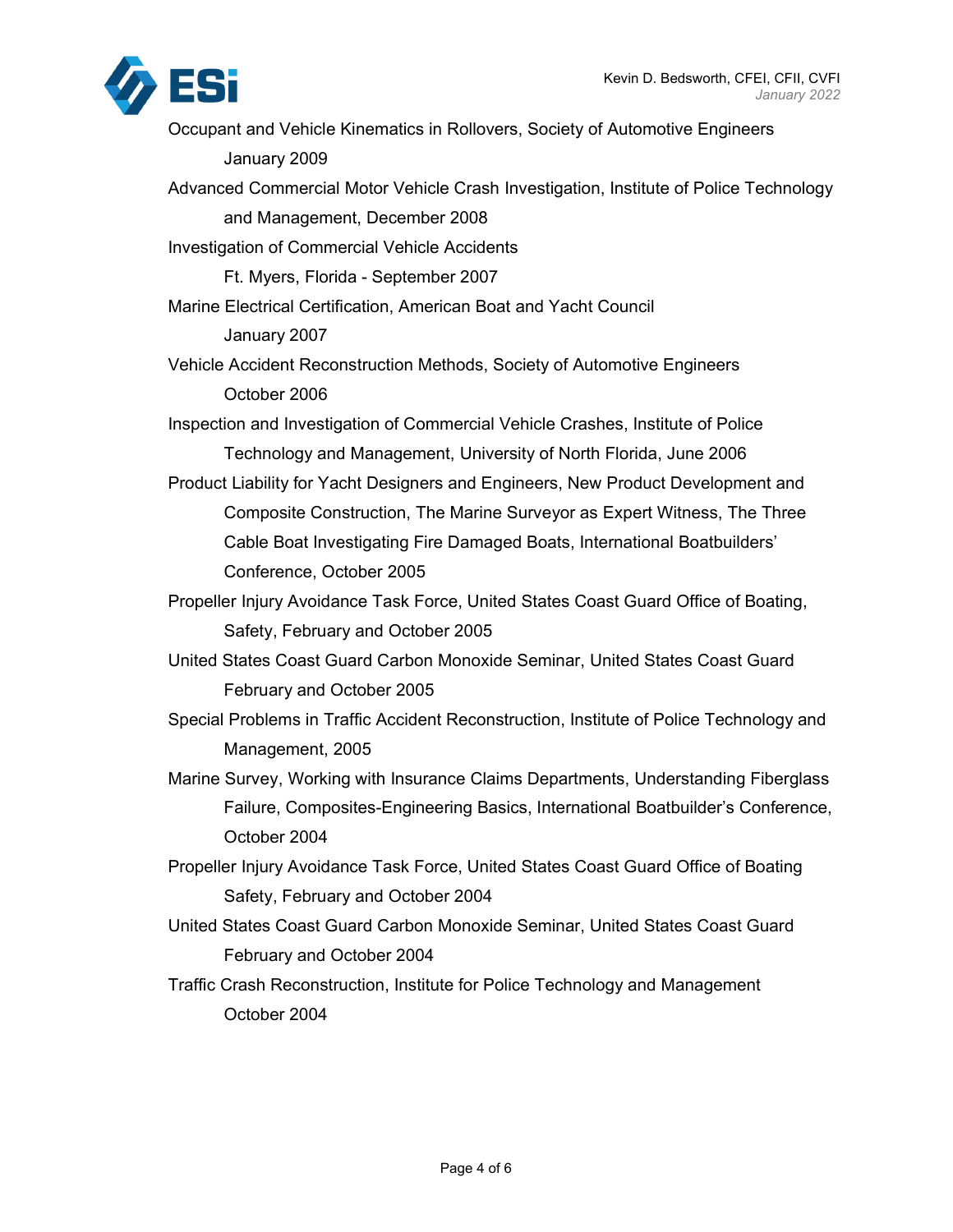

National Safe Boating Council and National Safe Boating Congress International Boating and Water Safety Summit, April 2004

Forensic Composite Research, Testing Metals for Marine Applications Evaporative Emissions and Fuel Systems Integrated Onboard Computer Systems Introduction to Infusion Solutions, Sound-Emissions Regulations, Styrene: Toxicology, Epidemiology and Regulations, Evaluating Secondary Bond Characteristics, International Boatbuilder's Conference, October 2003

Propeller Injury Avoidance Seminar, United States Coast Guard Office of Boating Safety February and October 2003

United States Coast Guard Carbon Monoxide Seminar February and October 2003

- Special Problems in Traffic Accident Reconstruction, Institute of Police Technology and Management, 2003
- Marine Accident Reconstruction, American Boat and Yacht Council 2003
- The Clean Air Act Fabricator Strategies under Title V, Presented by GLS and the U.S. EPA, Tampa, Florida,1995
- Hazardous/Toxic Waste Management for the Boating Industry Workshop, MACT Tier II Study, Presented by NMMA, Tampa, Florida,1995
- Joint Conference on Air Cushion Technology, Annapolis, Maryland, Conference sponsored by the U.S. Hovercraft Society and the ASNE, 1988

## **Publications/Presentations**

- **Bedsworth, K., Butler, R. Rogers, G., Breen, K., and Fischer, W**., "Commercial Vehicle Skid Distance Testing and Analysis, "SAE International 2013-01-0771, Detroit, MI, April 2013
- Presentation **Bedsworth, K.D., Butler, R.J.**, "Commercial Vehicle Skid Distance Testing and Analysis," SAE World Congress, Detroit, MI, April 17, 2013
- "Driver and Occupant Dynamics in a Staged Transit Bus Crash" IPTM University of North Florida, Jacksonville, Florida, April 2007
- "The Investigation and Analysis of Off-Road Recreational Vehicle Accidents" IPTM University of North Florida, Jacksonville, Florida, April 2006